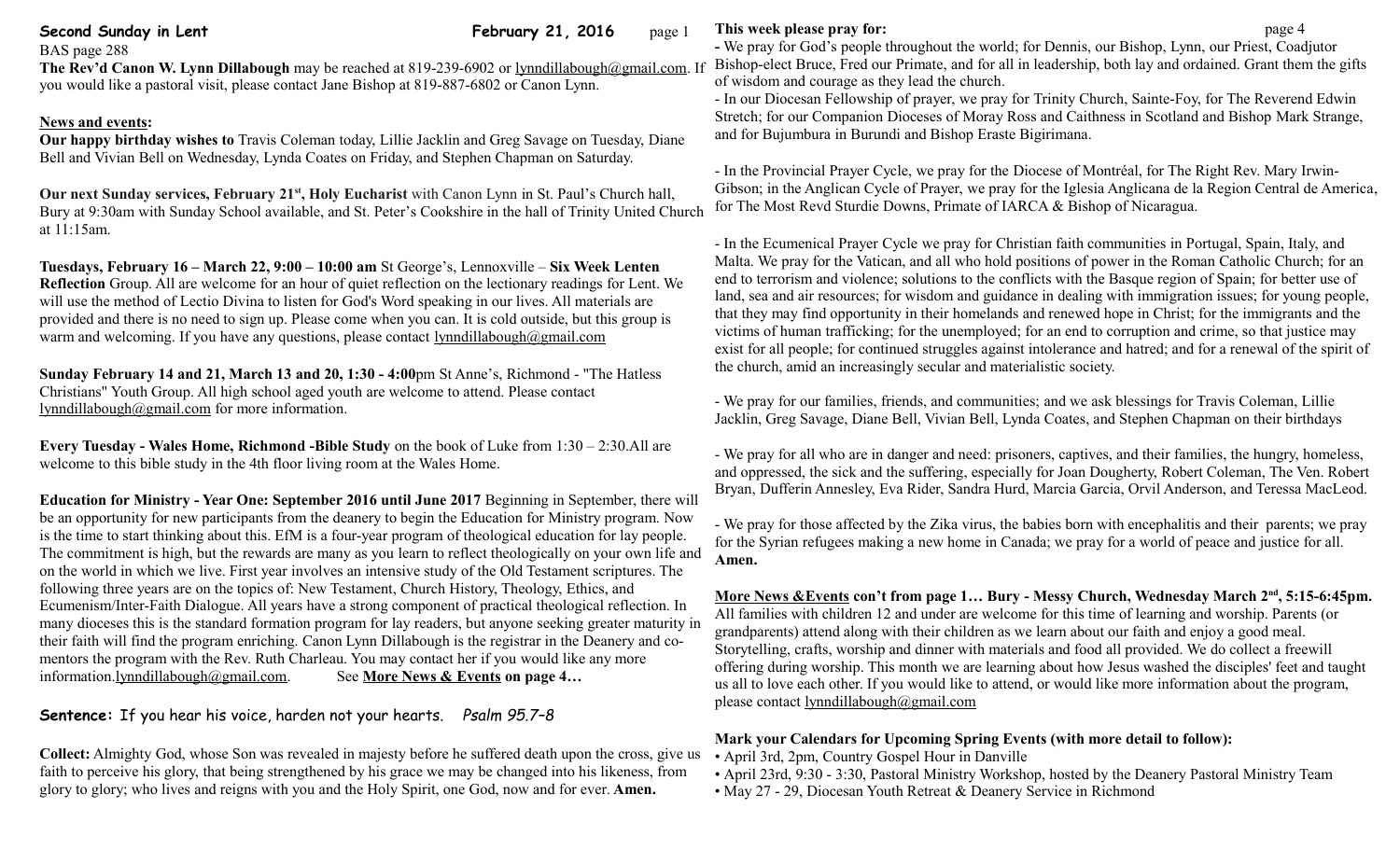**A Reading from the Book of Isaiah…**Ho, everyone who thirsts, come to the waters; and you that have no money, come, buy and eat! Come, buy wine and milk without money and without price.<sup>2</sup>Why do you spend your money for that which is not bread, and your labour for that which does not satisfy? Listen carefully to me, and eat what is good, and delight yourselves in rich food.<sup>3</sup>Incline your ear, and come to me; listen, so that you may live. I will make with you an everlasting covenant, my steadfast, sure love for David.<sup>4</sup>See, I made him a witness to the peoples, a leader and commander for the peoples.<sup>5</sup>See, you shall call nations that you do not know, and nations that do not know you shall run to you, because of the Lord your God, the Holy One of Israel, for he has glorified you.<sup>6</sup>Seek the Lord while he may be found, call upon him while he is near;<sup>7</sup>let the wicked forsake their way, and the unrighteous their thoughts; let them return to the Lord, that he may have mercy on them, and to our God, for he will abundantly pardon.<sup>8</sup>For my thoughts are not your thoughts, nor are your ways my ways, says the Lord.<sup>9</sup>For as the heavens are higher than the earth, so are my ways higher than your ways and my thoughts than your thoughts. *Isaiah 55:1-9*

### **Psalm 63:1-8 BAS page 783**

**A Reading from the First Letter of Paul to the Corinthians…**I do not want you to be unaware, brothers and sisters, that our ancestors were all under the cloud, and all passed through the sea, <sup>2</sup>and all were baptized into Moses in the cloud and in the sea,<sup>3</sup> and all ate the same spiritual food,<sup>4</sup> and all drank the same spiritual drink. For they drank from the spiritual rock that followed them, and the rock was Christ.<sup>5</sup>Nevertheless, God was not pleased with most of them, and they were struck down in the wilderness. <sup>6</sup>Now these things occurred as examples for us, so that we might not desire evil as they did.<sup>7</sup>Do not become idolaters as some of them did; as it is written, "The people sat down to eat and drink, and they rose up to play."<sup>8</sup>We must not indulge in sexual immorality as some of them did, and twenty-three thousand fell in a single day.<sup>9</sup>We must not put Christ to the test, as some of them did, and were destroyed by serpents.<sup>10</sup>And do not complain as some of them did, and were destroyed by the destroyer.<sup>11</sup>These things happened to them to serve as an example, and they were written down to instruct us, on whom the ends of the ages have come.<sup>12</sup>So if you think you are standing, watch out that you do not fall.<sup>13</sup>No testing has overtaken you that is not common to everyone. God is faithful, and he will not let you be tested beyond your strength, but with the testing he will also provide the way out so that you may be able to endure it. *1 Corinthians 10:1-13* 

**The Holy Gospel of our Lord Jesus Christ according to Luke…**At that very time there were some present who told him about the Galileans whose blood Pilate had mingled with their sacrifices.<sup>2</sup>He asked them, "Do you think that because these Galileans suffered in this way they were worse sinners than all other Galileans?<sup>3</sup>No, I tell you; but unless you repent, you will all perish as they did.<sup>4</sup>Or those eighteen who were killed when the tower of Siloam fell on them—do you think that they were worse offenders than all the others living in Jerusalem?<sup>5</sup>No, I tell you; but unless you repent, you will all perish just as they did." <sup>6</sup>Then he told this parable: "A man had a fig tree planted in his vineyard; and he came looking for fruit on it and found none.<sup>7</sup>So he said to the gardener, 'See here! For three years I have come looking for fruit on this fig tree, and still I find none. Cut it down! Why should it be wasting the soil?'<sup>8</sup>He replied, 'Sir, let it alone for one more year, until I dig around it and put manure on it.<sup>9</sup>If it bears fruit next year, well and good; but if not, you can cut it down.'" *Luke 13:1-9*

**A Short Reflection:** In Isaiahverses 6-7 call the people to repentance. Such a call may seem strangely placed in this chapter, but it signals again the openness of God for the future of his people. In verses 3b-5, the Lord has announced the plan for his people; verses 6-7 stand as an open invitation to those who desire to participate. Even for the wicked and the unrighteous, there is hope. If they return to him, he freely forgives. They too will be included in this work of God.

The statements of God given in verses 8-9 no doubt anticipate questions that may result from the word from the Lord. What happened to the Davidic line and the promises to them? How can the Davidic covenant be given to the servants? How can God allow the wicked and the unrighteous to be a part of this new work? The response is found in the affirmation that God's thoughts are not human thoughts, nor are human ways God's ways. Such verses are often taken out of context and applied to a myriad of circumstances, but here the meaning is rather straightforward. What may appear altogether unlikely may in fact be the faithfulness of God to his own plans and purposes.

The themes in Isaiah reflect the overall thrust of Lent. In some sense, Lent is an invitation to thirst. Those who truly thirst and who truly hunger for God and the ways of God (Matthew 5) understand this invitation. The invitation, though, is to do more than simply drink from the waters (verse 1), but it is to participate in the work of God. It is a work directed at more than simply the interior life, but a work that begins in the interior and has implications for all of God's world (verse 5).

Lent calls us to "seek the Lord" and to "call upon him" (verse 6). Lent is an invitation and a reminder that this surprising work of God is open to us all -- wicked and unrighteous alike -- if we will return to the God who abundantly pardons. - [W. Dennis Tucker, Jr](http://www.workingpreacher.org/profile/default.aspx?uid=2-tucker_dennis) 

**Chuckles: A 4-year-old boy was asked** to say grace and give thanks before the Christmas dinner. The family members bowed their heads in expectation. He began his prayer, thanking God for all his friends, naming them one by one. Next he thanked God for Mommy, Daddy, brother, sister, Grandma, Grandpa, and all his aunts and uncles. After that he began to thank God for the food. He gave thanks for the turkey, the dressing, the fruit salad, the cranberry sauce, the pies, the cakes, even the Cool Whip. Then he paused, and everyone waited--and waited--and waited. After a very long silence, the young fellow looked up at his mother and asked, "If I thank God for the broccoli, won't he know that I'm lying?"

**A journalist was assigned to the Jerusalem bureau of his newspaper.** He got an apartment overlooking the Wailing Wall. After several weeks he realized that whenever he looked at the wall he would see an old man praying vigorously. The journalist wondered whether there was a story here so he went down to the wall, introduced himself and said: "You come every day to the wall. What are you praying for?" The old man replied: "What am I praying for? In the morning I pray for world peace, then I pray for the brotherhood of man. I go home, have a glass of tea, and I come back to the wall to pray for the eradication of illness and disease from the earth."

The journalist was taken by the old man's sincerity and persistence. "You mean you have been coming to the wall to pray every day for these things?"

The old man nodded.

"How long have you been coming to the wall to pray for these things?"

The old man became reflective and then replied: "How long? Maybe twenty, twenty-five years."

The amazed journalist finally then asked: "How does it feel to come and pray every day for over 20 years for these things?"

"How does it feel?" the old man replied. "It feels like I'm talking to a wall."